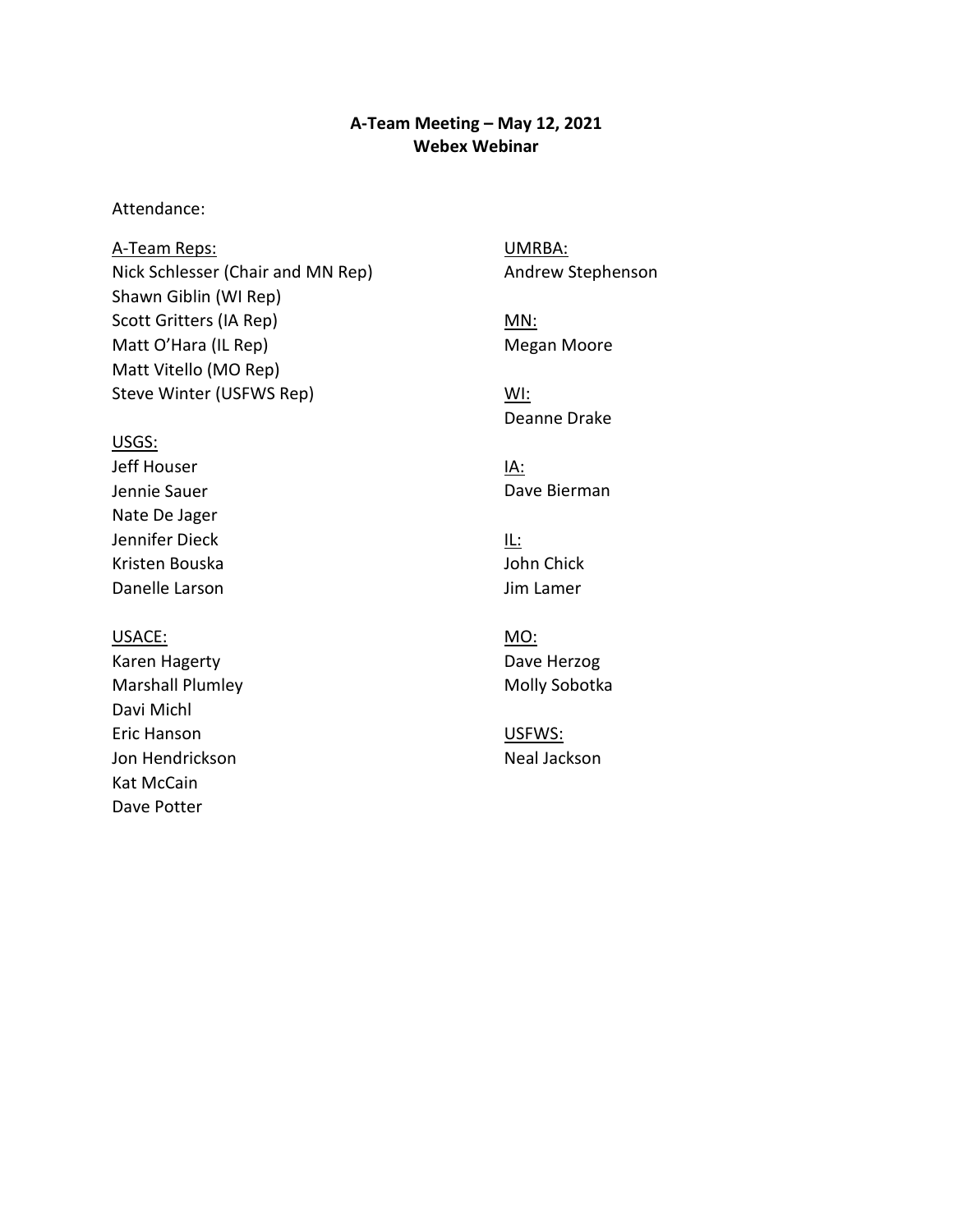# Introduction and Roll Call, Nick Schlesser

Time, place, and type of next meeting and approval of January 2021 A-Team meeting minutes

 - Strike - "AG asked coordinating committee to endorse in Oct 2020" from draft minutes (meaning unclear)

cannot use Doodle.<br><u>Charter</u> Motion to approve minutes made by Scott Gritters and Matt Vitello (second) passed with unanimous approval. Next meeting will be webinar held before UMRR CC meeting Aug  $11<sup>th</sup>$  with date determined by Doodle Poll set up by either Jennie Sauer or Karen Hagerty as Scott Gritters

Nick Schlesser – Reviewed current status of the charter review

- Draft of the charter approved at Jan 25<sup>th</sup> 2021 A-Team meeting and transmitted to the UMRR CC
- UMRR CC reviewed the draft and returned two suggestions for areas that needed clarification
	- 1. Remove the line "e.g., through operationalizing adaptive management at the project or larger scale" from the A-Team's responsibility #7, as additional conversations are needed regarding how the program will define adaptive management prior to operationalizing.
	- 2. A potential rewording for Role #3 was suggested as "3. Advise the UMRR CC regarding the technical implications of decisions affecting LTRM, including policy, programmatic, and budget matters."
- - I distributed suggestions to the A-Team representatives and received push back from bringing forward the perspectives of representatives stakeholders. from some representatives related to suggestion #1 from the UMRR CC above and related to specific responsibility #6 that Wisconsin thought was limiting the A-Team
- - This left me with three areas that needed addressing and I put together a proposal for all three areas (Excerpted text from my e-mail to the A-Team below #s 1-3) for A- Team representatives and representatives from UMESC and the US ACE to review.
	- 1. The perceived conflict between the last sentence of the introductory paragraph (specifically the highlighted section), with role and responsibility #3.

 the U.S. Army Corps of Engineers (Corps) and the U.S. Geological Survey (USGS) on technical issues that do not raise policy or "The A-Team serves as an advisory body to the Upper Mississippi River Restoration Coordinating Committee (UMRR CC) and advises budgetary concerns."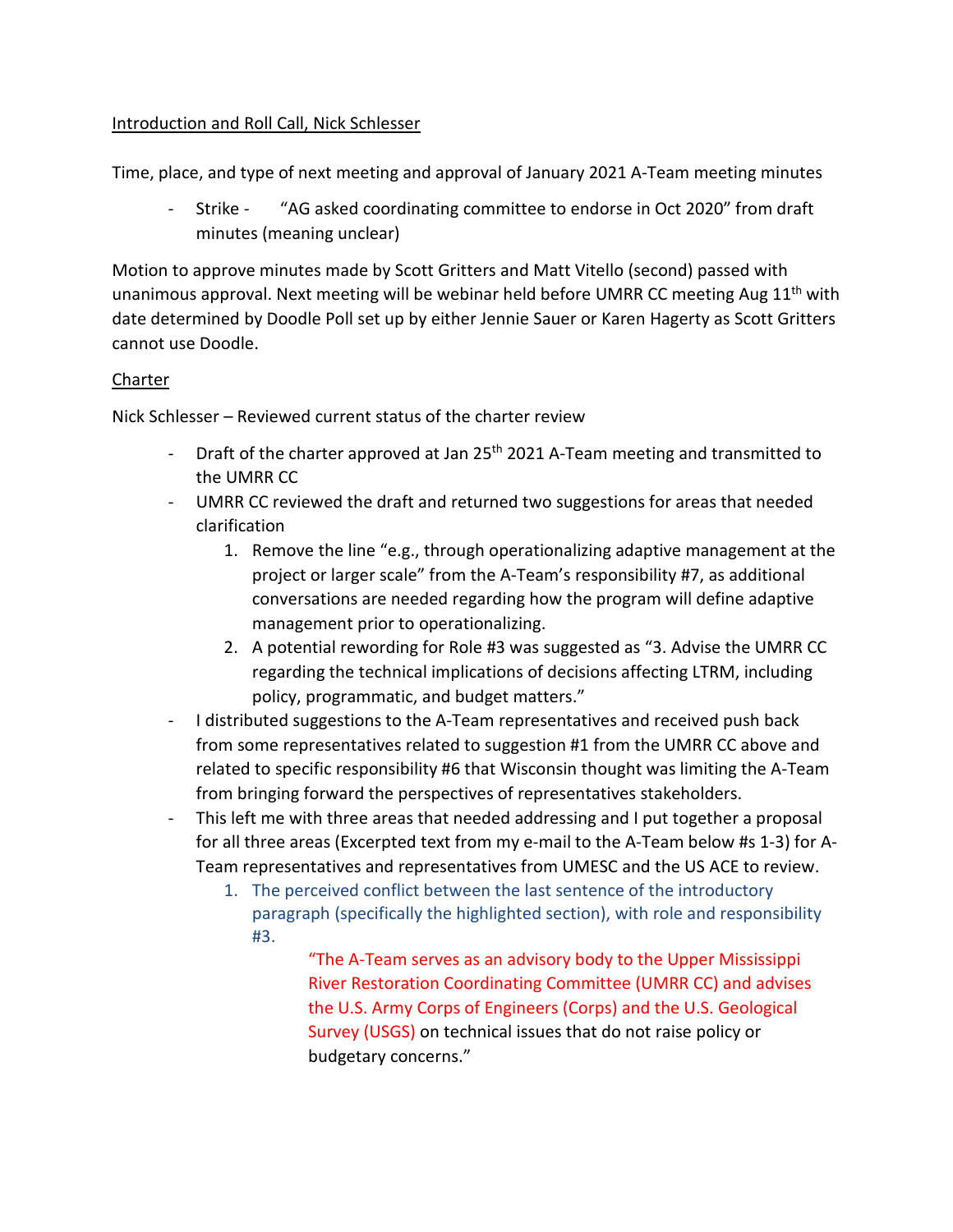"3. Advise the UMRR CC regarding the technical implications of policy, programmatic, and budget decisions affecting LTRM."

 meaning where the first paragraph implied that the role of the A- Team is not to initiate changes requiring policy or budget changes implications of such changes if they were to occur. That being said I think the current language has a subtle but important difference in while #3 implies that we are tasked with relaying potential one potential solution would be to end the introductory paragraph at technical issues such that it would read:

 the U.S. Army Corps of Engineers (Corps) and the U.S. Geological "The A-Team serves as an advisory body to the Upper Mississippi River Restoration Coordinating Committee (UMRR CC) and advises Survey (USGS) on technical issues."

2. Wisconsin has raised a concern about specific responsibility #6:

 meetings, as directed by the UMRR CC." "6. Ensure that perspectives of interested stakeholders and members of the public are considered by the team at its regularly scheduled

 In particular they worry that the highlighted section implies a lack of to relieve the A-Team from a prior responsibility to address stakeholders and the public at regularly scheduled meetings. Again this concern could likely be addressed by striking the highlighted independence to bring forward perspectives from stakeholders separate from UMRRCC direction. As I recall this was language added language above. This would in no way limit the UMRR CC from passing on concerns from the public and could alleviate concerns Wisconsin has about the independence of the A-Team in the charter language.

3. Expressed by the UMRR CC (green text below) the third issue revolves around specific responsibility #7:

> "7. Promote integration of HREP and LTRM. e.g., through operationalizing adaptive management at the project or larger scale."

UMRR CC comment:

 "Remove the line "e.g., through operationalizing adaptive management at the project or larger scale" from the A-Team's responsibility #7, as additional conversations are needed regarding how the program will define adaptive management prior to operationalizing."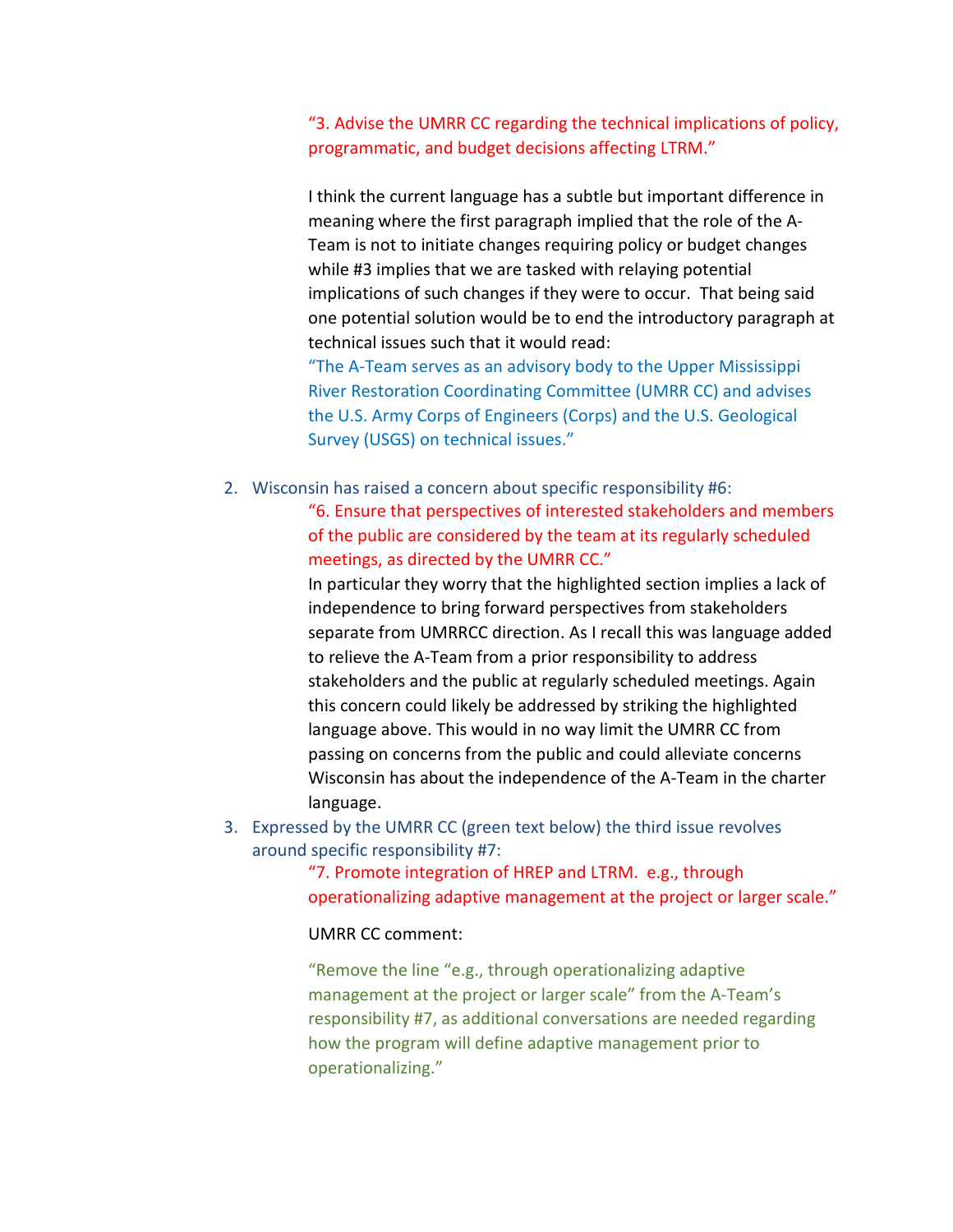above. No concerns were voiced by any state/agency representative Again this issue can be addressed by striking the highlighted text about this last change so I will plan to present that change on Wednesday.

- It was decided that final approval could wait until the May meeting which brings us to our present situation.

 Steve Winter – Your proposed solution #2 of striking ", as directed by the UMRR CC" puts the in the January meeting minutes. The FWS feel the system should be hierarchical with an resulting text back at odds with the position of FWS -leadership expressed in my e-mail included appropriate chain-of-command and the A-Team is not the appropriate place for public input to occur.

Nick Schlesser - Thanks for catching that Steve, I hadn't noticed.

Karen Hagerty – Could we add "as appropriate" to the end?

Steve Winter – FWS leadership sees it as a chain of command there. UMRR CC should be taking public input.

Karen Hagerty – appropriate if some of us in everyday work come across concern (e.g., bowfishing tournament) – we may raise it and then elevate to UMRR Coordinating Committee. Also includes "stakeholders" in the role.

 Steve Winter – If we struck the highlighted text, as Nick shows, FWS leadership would think we were right back at the starting point.

Shawn Giblin – what's the consternation – couldn't concerned individuals express things to Ateam members?

when I get approached by the public about higher level issues, I bump it up to FWS leadership. when I get approached by the public about higher level issues, I bump it up to FWS leadership.<br>Ultimately, decisions on those comments about actions to take or not are determined by think the A-Team should be working on stuff or engaging in decisions before the UMRR CC has the opportunity to determine if the A-Team is the appropriate body to address the concern. Steve Winter – Anyone could approach an A-Team member and raise a concern – similar to me leadership. They are warry of language that makes anyone – public, stakeholders, or A-Team,

Karen Hagerty – Any language that would require decisions would be elevated to UMRR CC.<br>We could add a clarifying statement laying that out.

 Megan Moore – As written, this has nothing to do with actions, just perspectives. If someone said they were concerned about high sedimentation, etc.… that perspective is being brought in for consideration.

 raised this concern and they wanted me to address it in this way. Steve Winter – Don't' necessarily disagree, but know that my FWS leadership's reading of it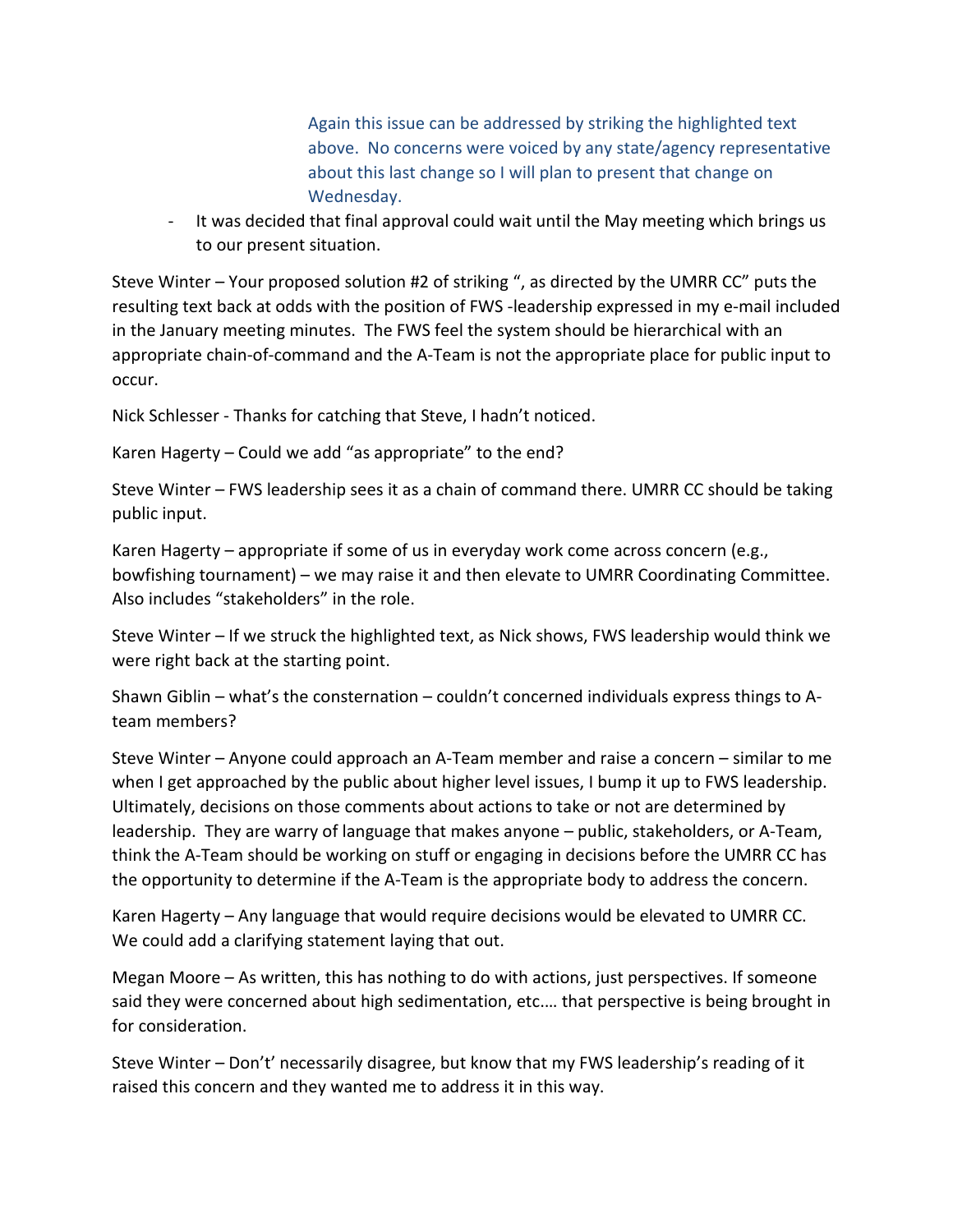Karen Hagerty – We could leave it as Nick has it written – with striking "as directed" – and bring up for consideration at the Coordinating Committee.

 Nick Schlesser – This was an issue raised by WI – What's the reason for need to strike that? Where is Shawn coming from – concerned about independence?

Shawn Giblin – Largely an independence issue. What Megan Moore articulated – these are perspectives – doesn't say anything about actions. I would be curious to see if wording as is would stand at UMRR CC meeting.

 Karen Hagerty – Could we add – any actions would be coordinated by the coordinating committee.

 Steve Winter – We could try to wordsmith to resolve it, but I would not be able to vote on it until leadership has approved.

Scott Gritters – If you have to go back to leadership for perspective, seems like micromanaging?

 Jennie Sauer – I was on a call when it was being discussed, and Sabrina and Tim had some concerns about that one. Understand having to take it up to leadership and don't think it is micromanaging.

Karen Hagerty – Propose adding "Any specific actions will be coordinated with and directed by the UMRR CC."

Proposed change:

representatives and other interested parties upon request.

- 6. Ensure that perspectives of interested stakeholders and members of the public are considered by the team at its regularly scheduled meetings. Any specific actions will be coordinated with and directed by the UMRR CC., as directed by the UMRR CC.
- 7. Promote integration of HREP and LTRM. e.g., through operationalizing adaptive management at the project or larger scale.

Nick Schlesser – would you be able to vote on language if it was kept as is (Not striking ",as directed by the UMRR CC").

Steve Winter – Yes, because it was approved for sending to UMRR CC previously – now coming back to us. Wordsmithing that is being considered now may work, but I just need to run it by FWS leadership.

 Nick Schlesser – what about the other representatives from other states – any issues with this section? Or acceptable to IL, MO, IA to send as modified?

 $8.7.$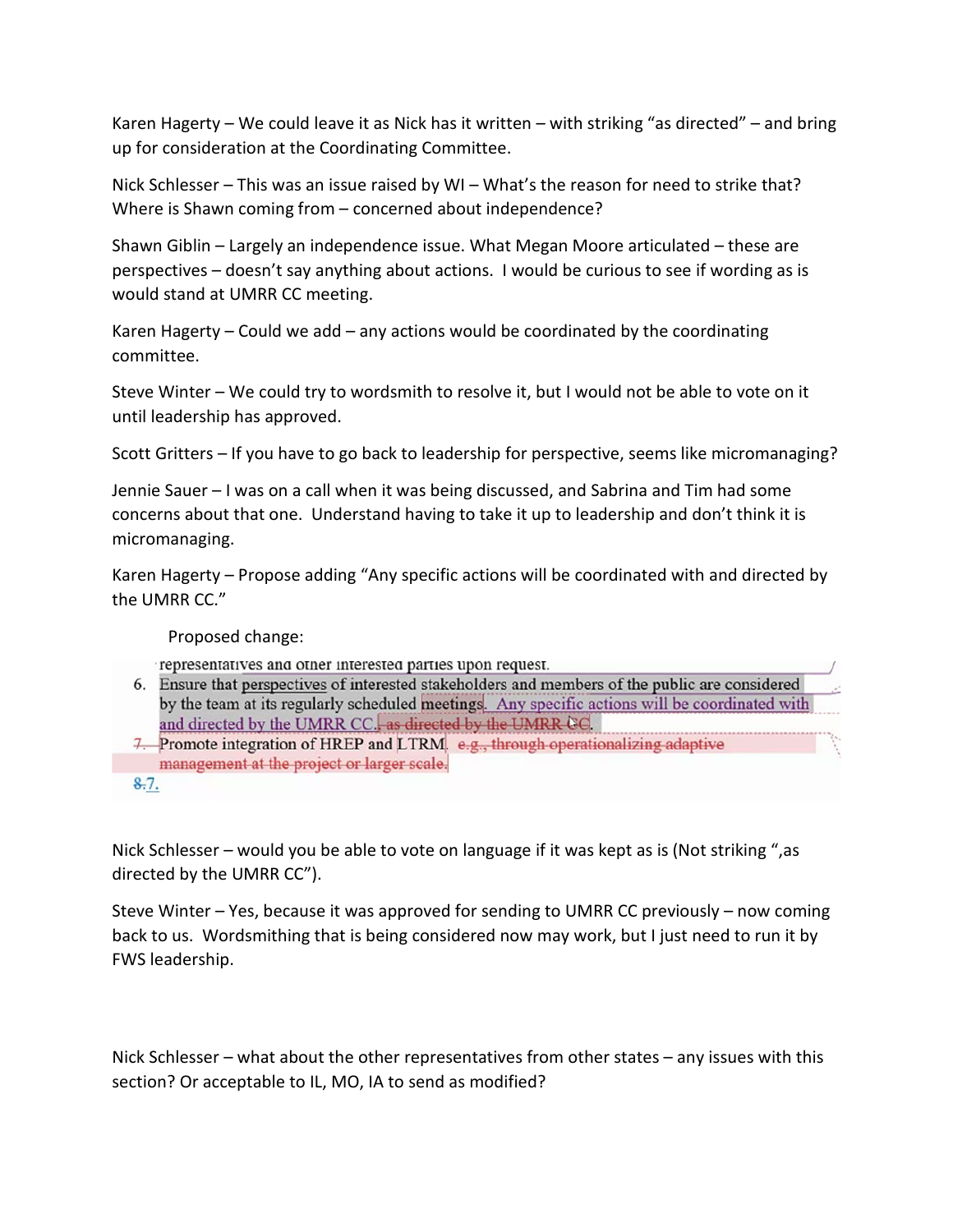Scott Gritters – any version is acceptable. Expected to bring perspective of people we represent to these meetings.

Matt Vitello – No concerns.

Matt O'Hara – Looks fine. Good to send.

 Nick Schlesser – Question to Karen and Jennie – given that, do we call for a vote – get the approval votes from the states and leave final vote to be cast at the UMRR CC meeting by the higher ups or do we turn something around internally?

 Jennie Sauer – Don't see that there is a rush for the A-Team to do this before the meeting. Don't know if the other Charters will be done at that time. Don't want to see a vote where Steve Winter can't vote. If done by email, might work. Could put forward to the UMRR CC. Karen and Marshall could have more input on when to see this finalized.

Karen Hagerty – When Nick or Scott present to CC – voted on it,

Andrew Stephenson – Coordinating Committee did not comment on this one.

 Nick Schlesser – Correct this was brought up by WI potentially because it was right above one of the comments from the UMRR CC

Nick Schlesser – Steve, any idea on turnaround time from Refuge leadership on this language?

Steve Winter – I expect it to be quick.

 Nick Schlesser – I will have all the documents if you get a response I could put together a quick email vote to beat the deadline.

 Karen Hagerty – Read a-heads are due this Friday. Could add a highlight bullet to say it is being coordinated internally still.

 Nick Schlesser – I can clarify whether it was or was not approved. I can mention that during the presentation and if it needs to be discussed at UMRR CC level – they can do it.

Karen Hagerty – Seems like a reasonable path forward.

 example of operationalization of adaptive management. UMRR CC suggested striking. DO any Nick Schlesser – The last of the three issues was Bullet point 7 – some concern about using of the representatives have any concerns about that?

WI, USFWS, MN, IL, MO, IA – good.

 Nick Schlesser – I will get a version ready to be included as a read ahead and will indicate additional discussion is underway if the final version with approvals from USFWS and the state reps has not been voted on. (Update final version with suggested language was turned around by the USFWS by May 14<sup>th</sup> and final approval votes (unanimous approval) were received May  $17<sup>th</sup>$ )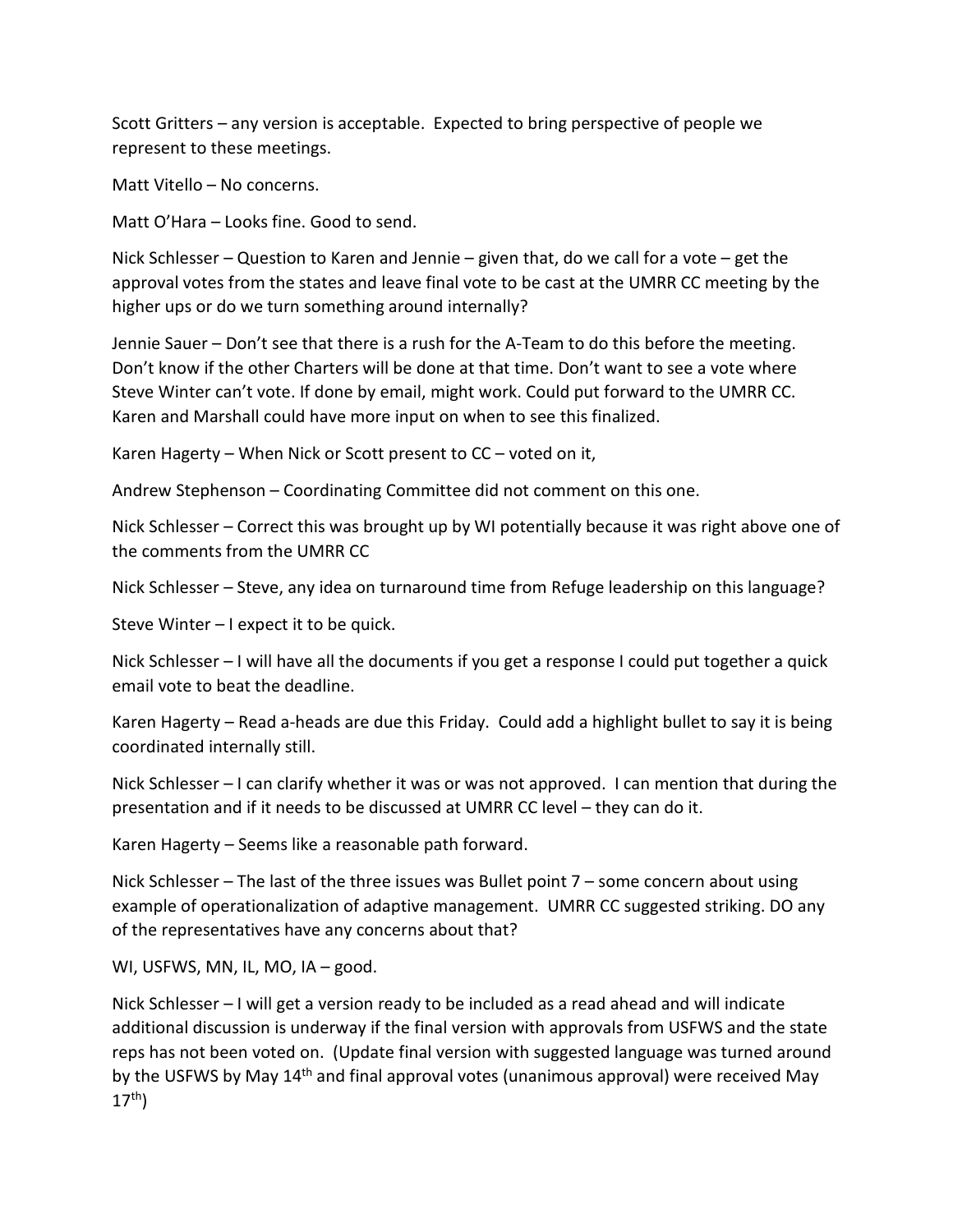Andrew Stephenson – I have the Charter modifications packaged – can help finalize the read ahead.

Scott Gritters – I'm gone next week, will you be seeing this issue through.

 $\left| \frac{1}{2} \right|$ 

 Nick Schlesser – Matt Vitello took care of it for me last time. I can present for you. Hopefully this gets resolved at this meeting.

# A-Team UMRR<br>Overview 12 May

- various platforms. Shared good information. - Program for states, USFWS, Corps – social media campaign  $-11$  days of posts across
- Program is right where anticipated at this point in fiscal year and expenditures.
- Highlights on HREPs in feasibility
	- 1. Reno Bottoms site visit occurred with PDT and partners.
	- sequencing process will begin at end of fiscal year standing up team now. 2. Quincy Bay HREP, which is one of 16 identified last year as planning and
	- 3. MVS Yorkinut Slough meetings with sponsor and PDT going through data and validation.
	- move into design. 4. Oakwood Bottoms feasibility was submitted to MVD – once approved, can
- Harpers Slough finished physical construction a couple years ago but following flood events occurred before veg could establish caused damage. Are able to address through program – have advertised construction contract – received bids – looking to award in early June.
- - Construction on McGregor Lake and Conway Lake are resuming following winter demobilization.
- time in MVR. - Contractors placing material for mussel substrate/habitat at Beaver Island – first
- Vegetation planting at Huron Island.
- Work continues at Clarence Cannon pump stations.
- Design work on Piasa and Eagles nest is proceeding.

# Karen Hagerty LTRM Update

- All of our LTRM scopes are fully funded and underway
- waterways closure monitoring. – Base monitoring, analysis under base, science in support of restoration, Illinois
- waterways closure monitoring.<br>- For LTMR Implementation planning have a scoping group meeting next Friday to discuss.
- LC/LU has been part of LTRM since inception, but it is much more these days with advancement of GIS abilities.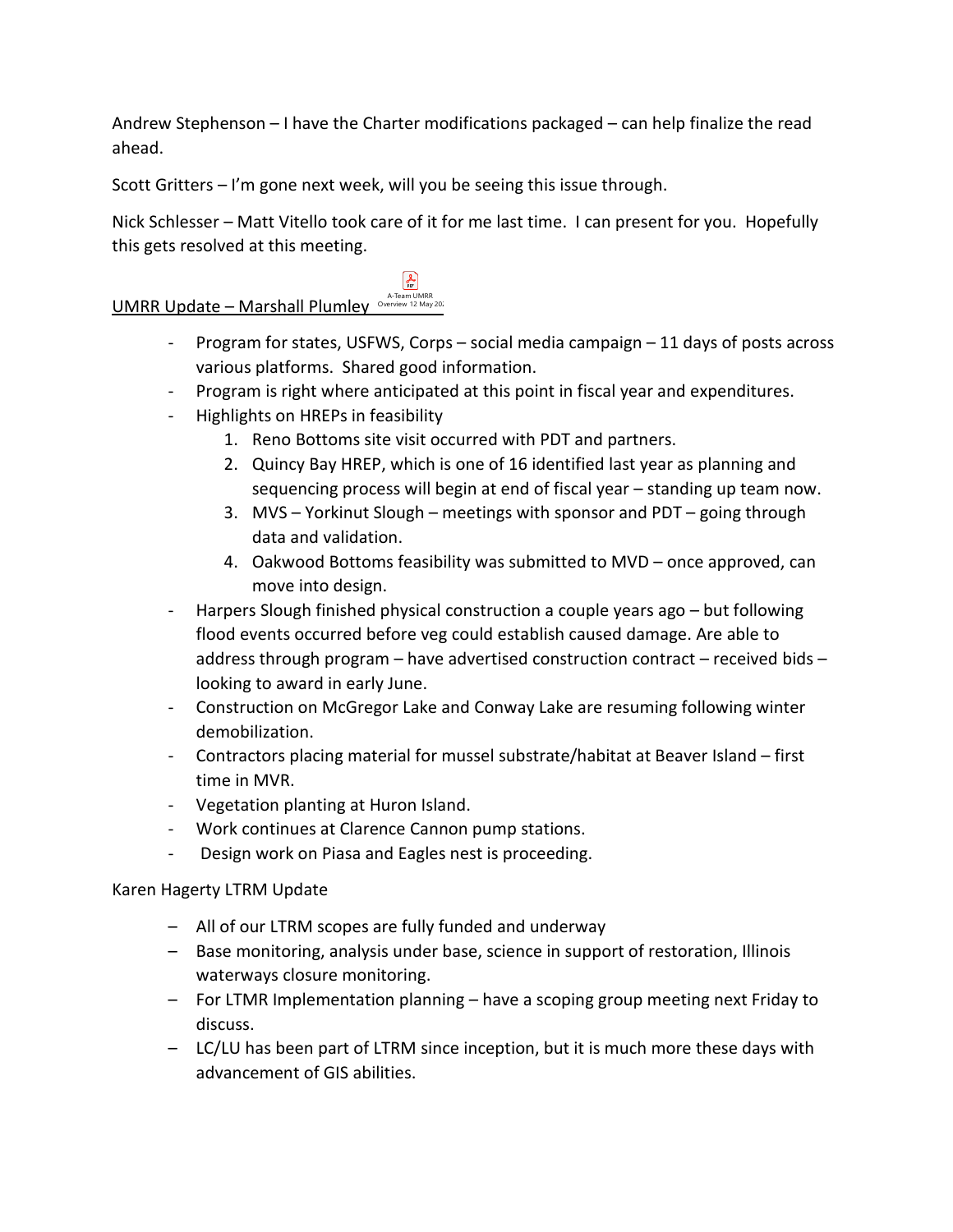- $\circ$  Nate De Jager is leading that now want to determine how to make this component on par with the others – pull in bathymetry, LIDAR, monitoring.
- o Will be a way for USGS, USACE to coordinate efforts avoid duplication on bathymetry.
- o Just started to ID small group to start brainstorming

Nate De Jager – Outlined SOW for this year – how that component would be structured and funded. Longer-term details are being sorted out still.

 - Analysis we were doing was funded through landscape patterns research framework – have accomplished most of tasks identified in that. Now, want to better integrate research within component and data more similarly to research frameworks of other components.

Shawn Giblin – Any plans to do additional bathymetry analysis or update soon?

 efforts underway – trying to determine what may be complementary to our efforts or lead to We are thinking a lot of what the purpose of LIDAR and bathymetry data is to best guide that. Nate De Jager – Jayme Strange is working on that this year. With a river system this large – there are questions about priority areas for updating. She has a list of areas that are clearly in need of updating or where holes in LIDAR may exist. There are also many other data collection efficiencies in process. Purpose is important, given the amount of money that may be needed.

 Karen Hagerty – The Corps districts – channel maintenance survey capabilities have really improved in the last 10 years. That needs to be part of the conversation as welland may be complementary to our efforts.

Nate De Jager – Are they only in the main channel?

 Karen Hagerty – May be available to do backwaters if they are in the area and time permits. How to leverage that is something to consider.

 Nate De Jager – I can imagine a number of ways to approach – if an HREP is going in, would need updated bathymetry – would be targeted acquisition.

Karen Hagerty – They often collect LIDAR too.

 systemic data set like LC/LU – but may be cost-prohibited. Have also considered the patchwork systemic data set – you could download a snapshot of a survey from 1989 for a place – date all Nate De Jager – Right, if you have a vegetation or restoration project. Have some other interest in monitoring changes in a particular backwater area. Also, could think about developing a info – but the amount of processing that information will need is something to consider as it gets expensive depending on purpose.

 Karen Hagerty – Systemic collection may be something to think about under LTRM implementation planning.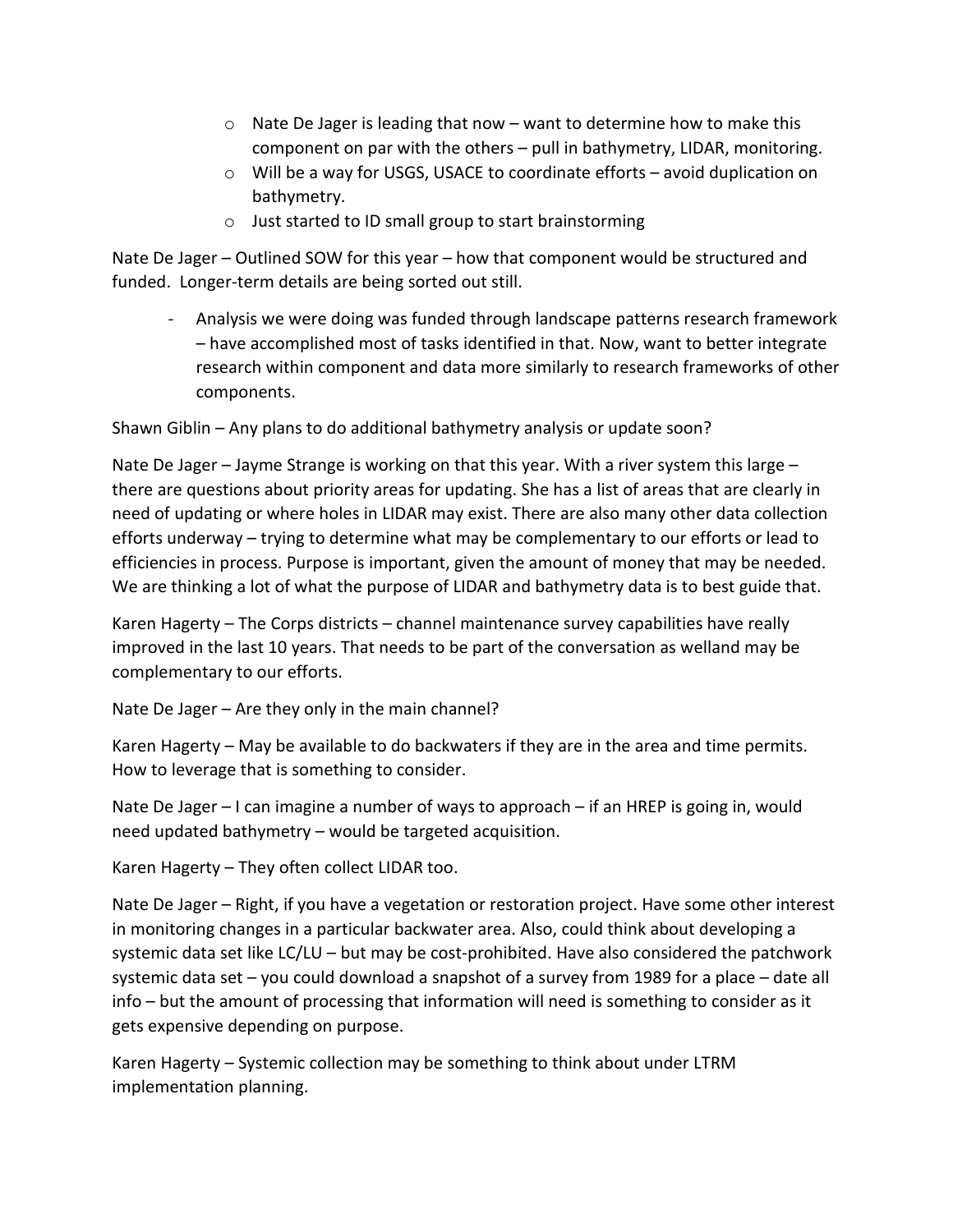Shawn Giblin – Public doesn't always weigh in on data and science, but I'm hearing it – particularly in last 6 months – and high flow in the past.

 Nate De Jager – Is it that people want to understand how the river is changing in specific places or do they want data to look at a place? Do they want data everywhere or to understand overall changes?

 government to establish goals – finding out how dated the bathymetry data is – makes difficult Shawn Giblin – Both – informational maps – or scoping projects in Pool 7 – working with local to scope.

Nate De Jager –Pre-project phase – don't really know what the problem is or can't quantify without data.

Shawn Giblin – Interested in rate of change – projections into the future.

 Nate De Jager –We are talking about a formal process to help prioritize new data collections etc. Information needs assessment – something more formalized so it's not hearsay, but documented and quantified in context of all the other data users and river science community to determine all priorities for consideration to avoid chasing a few loud voices instead of community overall.

 through this as we prioritize next levels of work – but see it as a theme. Shawn Giblin – P7 is unique in that it has pretty involved and relevant public members – not a loud voice, but more effective stakeholders from a science and river health perspective. Will go

 systemic bathymetry? Might help focus minds on where we really need it. Is it obtainable? Is it realistic to talk about redoing bathymetry every few years? Jeff Houser – Injecting realism – does anyone have cost estimate and time requirement for

 landcover is 2020-2025 – topobathy could be 2025-30 – there is some staff overlaps there. Jennifer Dieck – Landcover takes about 5 years. Lidar to create topobathy – another 5 years. If

Jeff Houser – You think it's possible to collect bathymetry data in similar time frame?

Jennifer Dieck – Lidar sensor in the airplane could be done with land cover aerial images.

Jeff Houser – Lidar methodologies currently available can get bathymetry in a river like the Mississippi – with depth and turbidity?

Jennifer Dieck – No, probably not.

 Karen Hagerty – Last time, (late 2000s) had stimulus money - \$4 million – took 3-4 years to do all of it. Can't fly LIDAR at same time as LCLU – because you need leaf off, no ice, etc.

Jeff Houser – Used existing bathymetry data when we did that. Didn't capture new data?

Karen Hagerty – Used existing in trend pools, but captured new data in rest of system.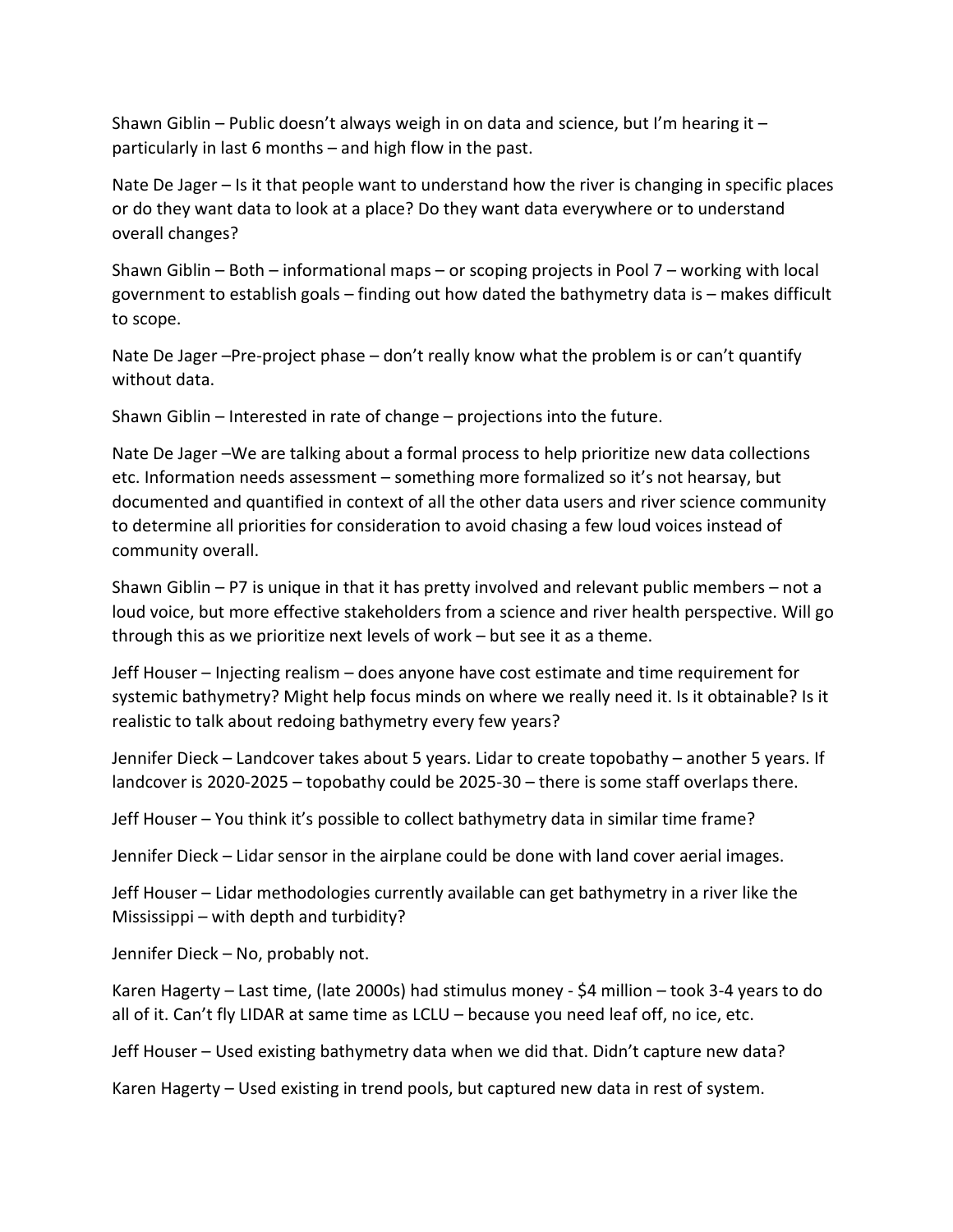Jeff Houser – So rest of system has relatively new data?

 Karen Hagerty – Were supposed to capture before peak aquatic biomass, but that was not done. Some other places were not reachable. 1989 is just trend pools, the rest are newer.

 Jennifer Dieck – will have this on our agenda to talk about this. Processing piece over 4-5 years, Jayme estimated \$1.5M and then collection cost. Suspect collection cost would be less today than previously.

 Karen Hagerty – Yes, technology has improved a lot and should explore more with LTRM implementation planning.

Back to Marshalls update

-

Marshall Plumley - Thanks that was a great discussion.

- Reno Bottoms site visit big issue there that project will tackle is tree mortality and condition of the forest. 14,000 acres included in the project area.
- Huron Island project close to wrapping up some work next year possibly aquatic planting occurred.
- Beaver Island placement of substrate material for mussel habitat completed a couple weeks ago.
- more work though. Crains Island had a lot of earth work getting ready for summer - Clarence Cannon – pump station – continues to make progress. Will take some construction.
- - 35th Anniversary of UMRR mentioned social media campaign for Earth Day. and created their own and states created own or shared posts. Had a lot of partners involved. 40-50K was just tracking within the Corps. This is probably the most people we have touched and reached out to and interacted with in this fashion in and pleased with how well the partnership worked on this effort. Wonderful series of posts put out as a partnership – highlighting all aspects of program – LTRM and specific projects. Reached between 40-50K people with posts. Corps put basic structure together, but Upper Miss Refuge took own information one focused effort in history of program. Pleased with how quickly it came together

 Think we'll be applying similar strategy to future effortsMarshal Plumley - Partnership Engagement

- Report to Congress scoping team has finalized
- - Did some writing assignments last week will reach out to those folks soon. Planning to pull that together soon and socializing report in later part of calendar year and early next year. Want it to speak with one voice as a program, partnership, region. It's a great opportunity to talk about the good things the program does and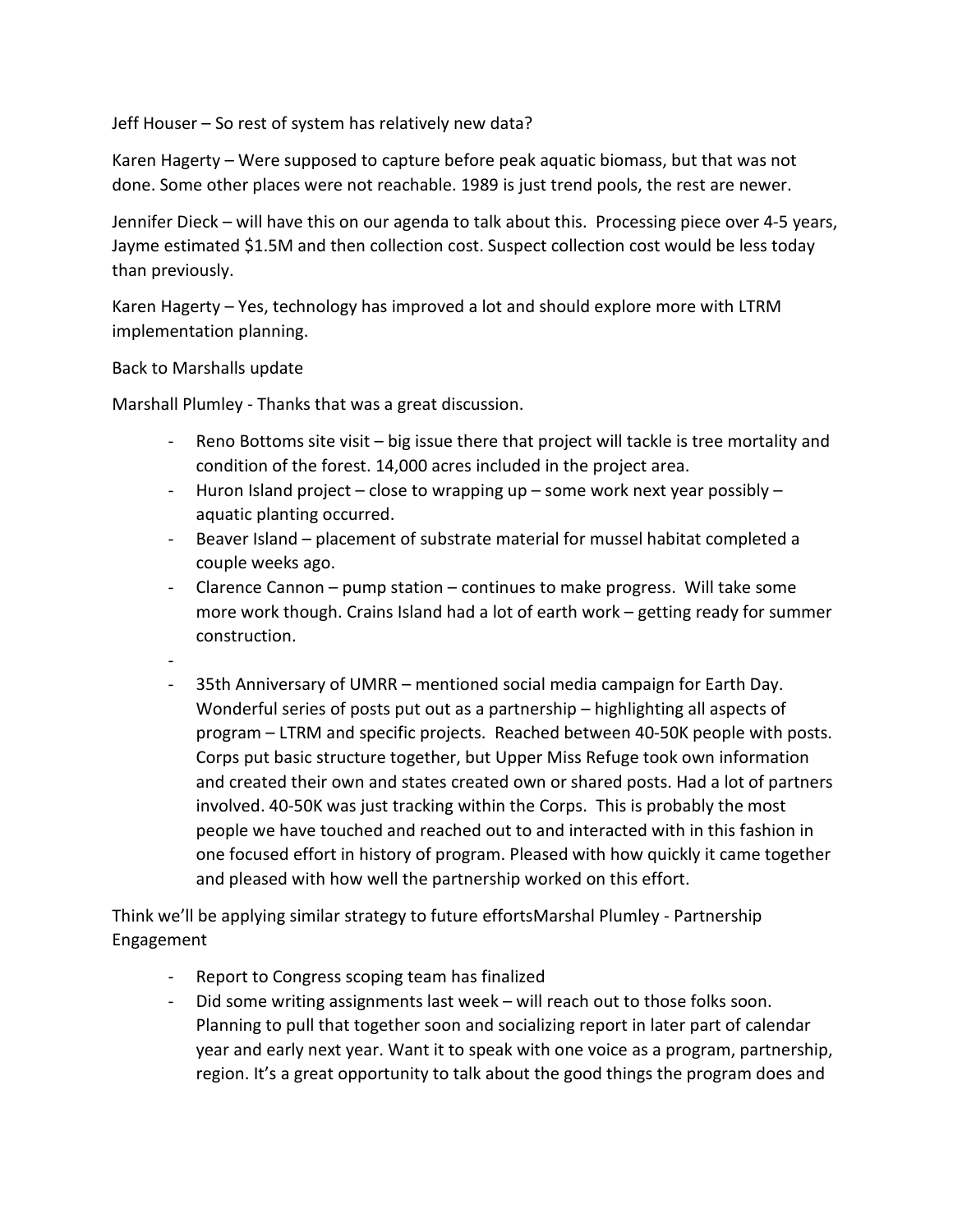that you all do and where the program is headed over the next 5-10 years. Will be a big focus at program level for the next 1.5 years.

- Communication and Outreach Team has been meeting regularly put together social media campaign. Program's 2-page flyer is being updated and modernizing. Have an almost final product for UMRR CC review at next meeting – plan to have available this summer for partners to use as resource.
- UMRR CC meeting upcoming on May 26. Also, will discuss LTMR Implementation Planning – in light of changes in UMRR authorization from WRDA 2020. How the UMRR program and LTRM can more fully identify and prioritize information needs.

 Jennie Sauer – Any information on the FY 21 Presidents budget at all? Broad brush was released a few weeks ago.

 month. They have not identified a release date, but have heard May. Hope to have before UMRR CC meeting. Think we're within a month of knowing the numbers. Marshall Plumley – Corps' big number came out, but no details. Have heard it may come this

#### Macroinvertebrate Update – Shawn Giblin

Shawn Giblin –

- the subgroup to develop a proposal. - Since 1st meeting – reached out to various subgroup members, it was suggested for
- acted on, but might be more appropriate for LTRM staff at UMESC to move it - Subgroup felt we came up with straight forward recommendations that should be forward. At the point now, feel we could have an A-Team vote on the recommendations
- Two recommendations to vote on:
	- Reinstate LTRM macroinvertebrate monitoring in 2022.
	- Develop a new research focal area related to macroinvertebrates.

Karen Hagerty – So you are asking the A-Team to vote on these two things?

 subgroup to develop a proposal, but after further discussion, feel it is appropriate to vote. Shawn Giblin – Seems like a good way to move it forward. There was some pushback on the

 Nick Schlesser – My concern is that without the proposal process, we don't have a good way to show our work on how we are prioritizing things from a funding standpoint. Without a budget, I don't know how we could approve something.

 probably higher than what it would cost. Have a sense for what the price tag would be. Feeling through a process where it could be selected one year and not the next is counterintuitive to reinstating a long-term monitoring component. Shawn Giblin – At the last meeting, there were estimates of what it would cost that were of subgroup was that it isn't a proposal, but a reinstatement of a lost component. To put it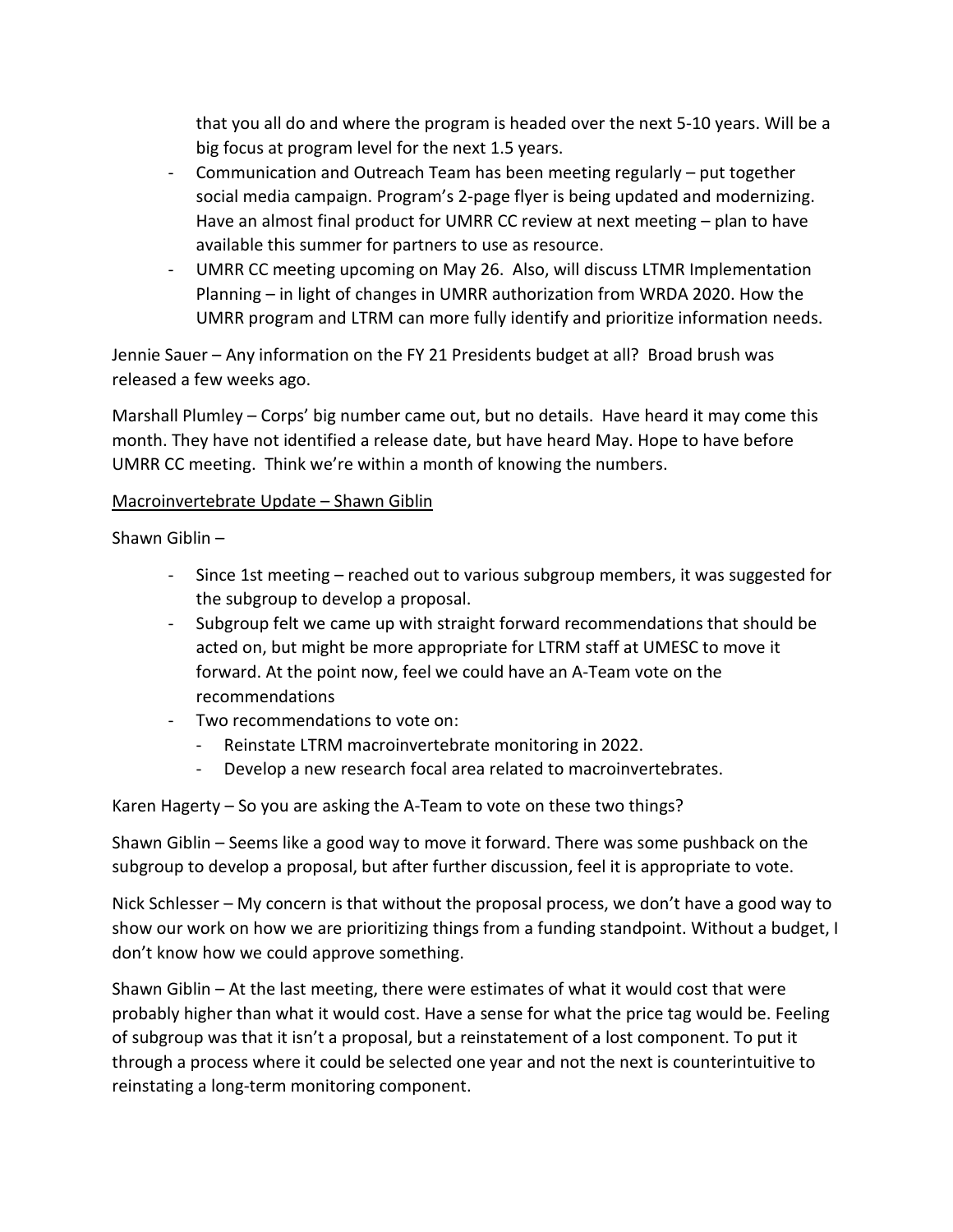discussed last time – difficult to see a path forward. Jeff Houser agreed to include Karen Hagerty – A-Team can recommend that the macroinvertebrate component be reinstated, but without a budget, or detailed methods, or staffing, or without PI – which are all things macroinvertebrates as a focal area already

Shawn Giblin – Vote on recommendation to formalize it.

 understand it being difficult for anyone to vote to move forward to reinstate it. You didn't want to do what was done before with the component, there were additional items to consider and what the questions would be. That's what we were hoping to see out of the subgroup. It can be part of the science planning group – or LTRM implementation planning – two routes for how it could be reinstated. Don't think we have enough information from the subgroup about what is Jennie Sauer – Until someone makes a motion and I hear exactly what it is, but I could trying to be achieved with reinstatement.

 second was to retain mayflies. Those two items won't affect the budget in any material way. Shawn Giblin – Same method as prior to 2004 – with some minor changes – site allocation for open river to account for sites that would not have benthic invertebrate detection and the Quite a few members of the group thought that it wouldn't' require a slated PI to do this, it could be getting the group together and get on same page for methods.

 Jennie Sauer – Think that's what we need to see – who's going to lead the effort, who will through field stations – who will analyze data, who will write reports? oversee data QAQC, money for Ben to get the app ready again and get the data online. QAQC

Shawn Giblin – We have people paid within the program to do that work.

 Jennie Sauer – We don't have anyone paid to do Macroinvertebrate component at this time. Everyone at UMESC and field stations are at full capacity. I need to keep staffing in mind with modifications to LTRM. Would like to see a plan about how that would occur to move forward.

 Karen Hagerty – I concur with Jennie. Right now, there's no money left this fiscal year. You're asking us to make decisions without enough information and without staffing and budget and responsibilities. Don't see how we could without that information. To address concern over funding one year and not another, believe there would be a time frame committed to with selection of a proposal – 3 years minimum probably.

Shawn Giblin – 5 years would be initial recommendation.

 Scott Gritters – Appreciate discussion. Think obviously it is a priority and will be a priority no matter what position we're in. Push hard enough to get this accomplished. However it can be mobilized the quickest is the right path forward – appreciate any guidance to get up and running soon. We should prepare that it will occur one way or another. In discussion Shawn Giblin led – field stations were involved – was almost unanimous among folks on the call.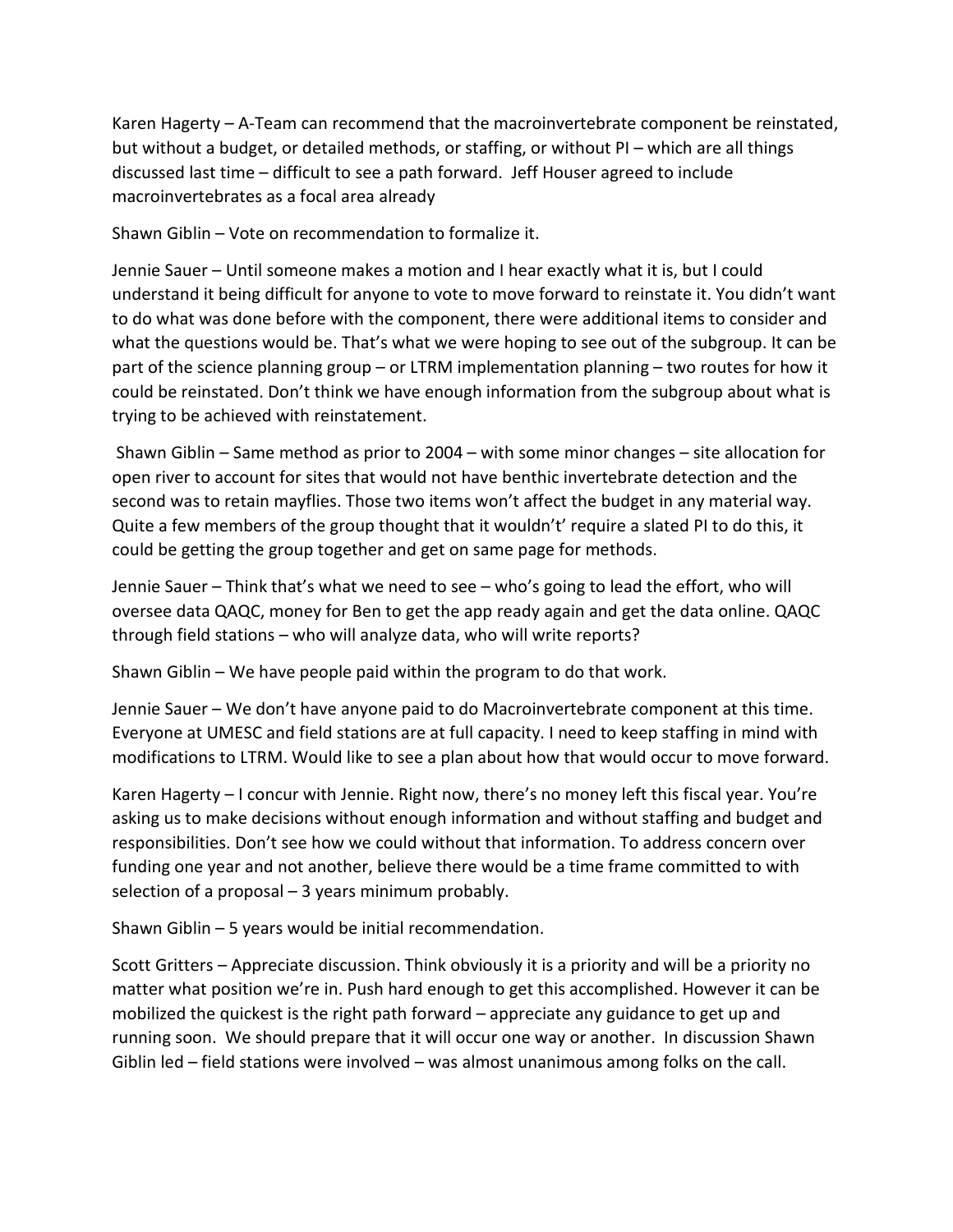However we can best move it forward quickly, appreciate thoughts, but suggest preparing for it.

 Jennie Sauer – At the last A-Team, came up with a plan for how to move forward – wanted to get a proposal in a format similar to science meeting.

 of LTRM before, should be again. It's not a proposal for science, but just monitoring. If that is Scott Gritters – This was a monitoring component. Not a science proposal. It was a component the right way to g we, can prepare.

 suggested making the recommendations and the proposal was probably beyond what that Shawn Giblin – Maybe I spoke a little out of turn at the last meeting about developing a proposal – thought the group would want to go that route too. But the subgroup members group would do.

 Nick Schlesser – MN perspective – Would want to see the plan. Even if it's not considered a proposal, it will still displace some other efforts. May lead to a smaller pie for science proposals. Think MN is generally supportive, but need specifics to put forward.

 Dave Herzog -- I think we're skipping step: jumping straight to a component. We need the science side to inform that development. Just my opinion.

 for a period of time to evaluate current macroinvertebrates with past data. Looking to move it Matt O'Hara – IL is definitely interested in reinstating macroinvertebrate component at some level – some concerns from John and Jim about site allocation, but largely in favor of restoring forward.

 John Chick – there's going to be some equipment modifications – some boat modifications at our field station to do the sampling. Have the old crane, but need to modify boat to attach it. All is doable, but not free.

Jim Lamer – Between Illinois Waterway and Science in Support – submitted three proposals – I could draw that up and pass around if that would be helpful.

Shawn Giblin – Reasonable path forward.

Matt Vitello – Sounds like there are two separate but related proposals.

- - Science to do a deep dive into existing data so that as we move toward potentially reinstating monitoring component that would be ready to be compared.
- - Separate proposal to reestablish monitoring component outside of science process. LTRM implementation planning is timely – suggest developing for that conversation.

 Shawn Giblin – If thought is to develop a proposal to move to the next level, reasonable path forward if Jim Lamer is willing to take it on.

Jim Lamer – I can do a first draft.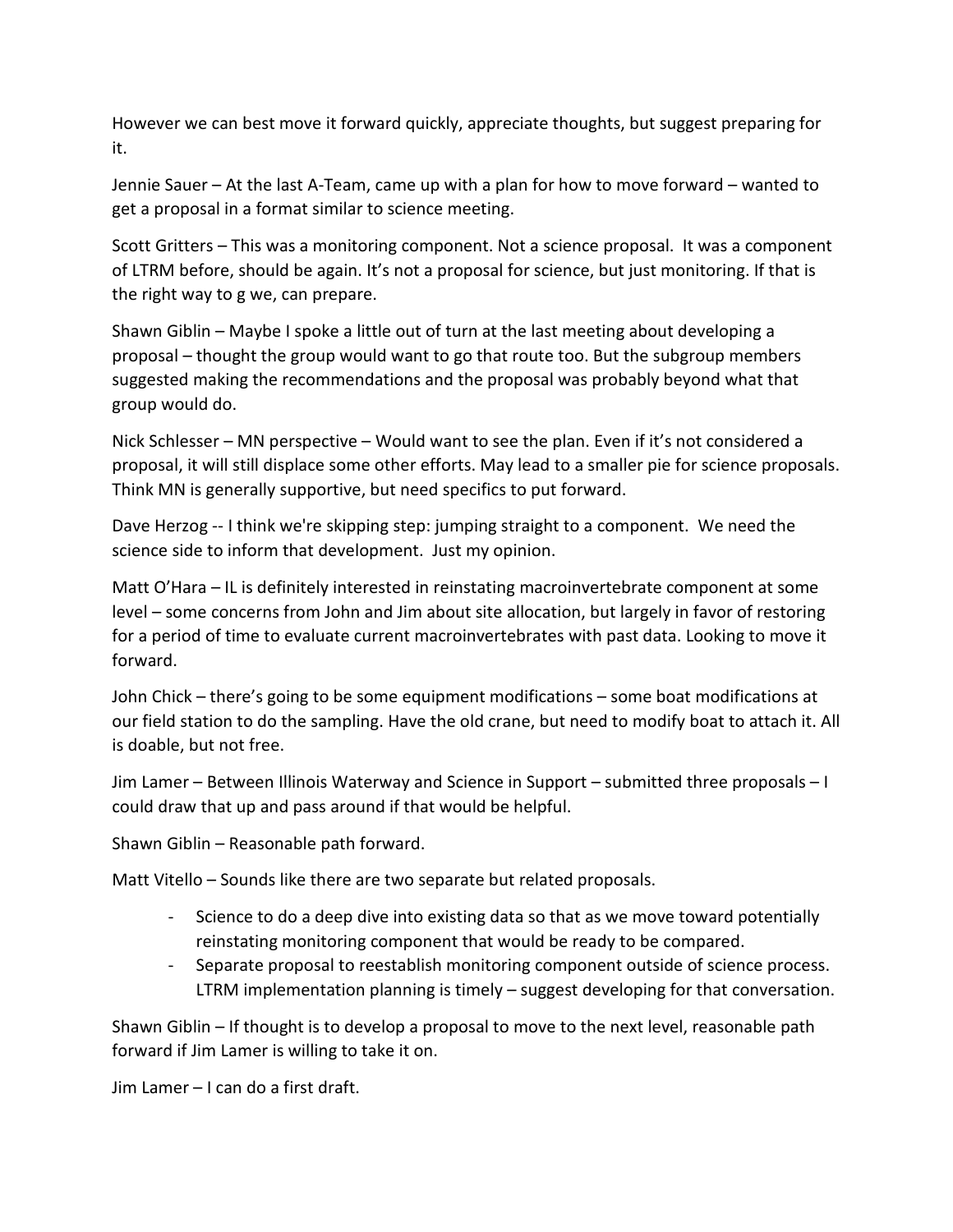Karen Hagerty – Agree it is high priority, but do have to weigh against other things – would take precedent over existing work that would need to be identified. Equipment needs would also need to be addressed.

 higher priority? It may depend who you ask. Those are the kinds of tradeoffs that need to be Jeff Houser -- Just as an example, Bathymetry was also identified as a high priority. Which is a thought through.

 Scott Gritters - High priority for Iowa. Partnership discussion still seemed a high priority. When my supervisors want me to do something, they just tell me to do it, then you make it work. We reshuffle the deck.

 Karen Hagerty – Not necessarily how we work. Scott indicated macroinvertebrates would take precedent over other work and what that is needs to be identified.

 Shawn Giblin – Agree with Scott, that's how our world works – don't have time or money, but still need to get them done.

Karen Hagerty – Additional expenditures will need to be coordinated through UMRR CC – we need to know exactly what is being asked before we can approve it.

 Shawn Giblin – Appreciate Jim volunteering to take first pass. Field stations may have equipment to use – could reduce costs.

 Matt O'Hara – Can we see an old budget for component when it was running? Will need to do some modifications to that, but Field stations could provide supplemental budgets to get this running. Estimate costs of rigging up a boat.

Shawn Giblin – Previously was \$210,000 before, with inflation - \$290,000.

Karen Hagerty – Ben's time and web app needs to be included as well.

 point since most people are rigged up with old equipment. Figure into budget. Matt O'Hara – May be able to reduce some costs… Maybe there are some efficiencies at this

Nick Schlesser – So Jim will take a first pass at proposal. Will Shawn G still be A-Team's point person?

Shawn Giblin – Will reach out to Jim and let A-Team know what plan is.

Nick Schlesser – Scott Gritters will be chair after this meeting, so keep him in the loop.

Shawn Giblin – If group feels budget is needed to move forward that's what we'll do.

Jeff Houser – Hard to hear comments that UMESC people aren't willing to do extra work.

- We are already doing extra work. Need to think through how to prioritize all the existing things that are stretching people beyond what is expected already.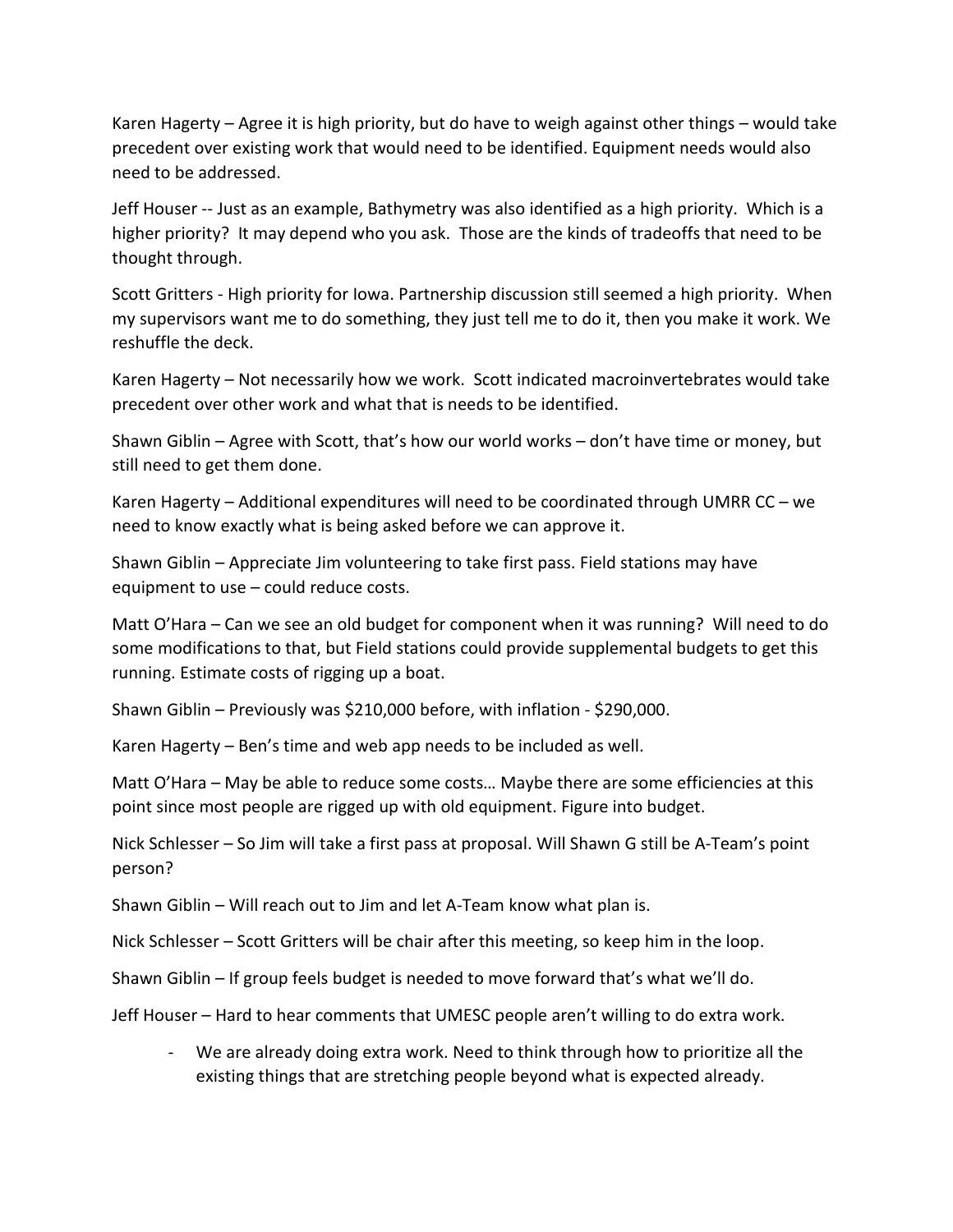- - Need to understand UMESC is not in a position to be able to pick up work at will with no planning or prioritization.
- - Need to clarify that it's not a lot of people sitting around or working on things that can be shelved to adopt a particular thing that some people are advocating for.
- - Lots of reasons to think through this with information beyond what we received today.

 but reality is that needs to be balanced at some point. Need to put those expectations and prioritization choices as as close to the front of the process as possible. Nick Schlesser – That's a large part of why I have concerns. Recognize that workloads expand,

 Shawn Giblin – Did not mean to imply people were sitting around. When there are recommendations like this, may need a better process for recommending changes. This isn't the last time recommendations will be made for changes.

# COVID Updates

# Minnesota

Nick Schlesser – Fair amount of vaccination has occurred since the last meeting.

- - MN still can't travel across state lines used to be able to within 3 miles. Now have to seek approval to launch from WI side of river.
- year including trawling and other activities that required closer contact in boats. - Have been told we will be able to do a number of activities that were prohibited last
- year including trawling and other activities that required closer contact in boats.<br>- As vaccines seek formal approval instead of emergency use authorization I have a question. My understanding is that one caveat of full approval is the ability of some Something we are not allowed to do now because of privacy rules is ask people if they have been vaccinated. Not sure if changes there will lead to changes in prioritization of work. employers to require vaccination (schools, hospitals, etc.). Don't anticipate that being something state of MN will do, but may change how we can prioritize work.

 Megan Moore – Nick and I work under different divisions within DNR –he has gotten some different information than what I have. I have been pushing hard to have 3 people in a boat – have not made headway there yet, but hopeful to hear more. Have hired one of two interns – would like to get a second. No travel yet out of state.

Nick Schlesser – Are you only able to use MN boat ramps?

Megan Moore – Refusing to acknowledge that has been indicated at all – we have

Wisconsin

 - Largely unchanged from last meeting. Field work – go into office an calibrate. Then out to field. Office days – still working from home. There is a process to apply to go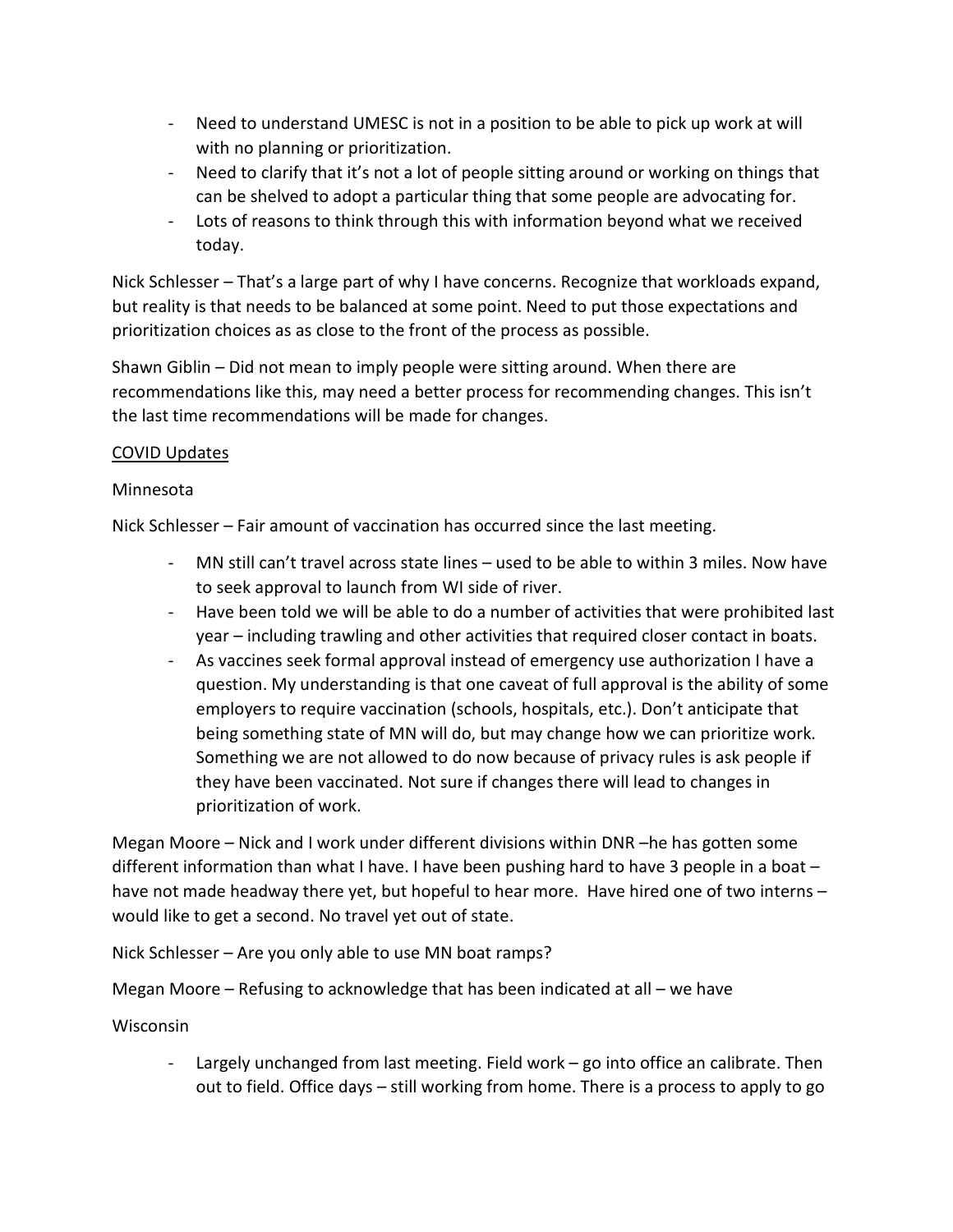back to the office. People that made those requests are awaiting determination on requests.

 – can go back to more normal field work – without a mask and in same car. Can't travel out of state – except to access boat ramps and can't stay overnight. It has been a more normal field Deanne Drake – One recent change – if we are vaccinated and out 2 weeks from full vaccination season.

Iowa

#### Scott Gritters

- Largely unchanged. Most are working from home -some hybrid, some in office.
- - Had a director go through last year, sped up a lot of DNR processes last year. Got through permits last year. Correspondence with public – every metric we could mention was more efficient – no rush to change things back.
- - Huge shift in work environment, but also in output. Instead of traveling to sites, monitoring cameras at a lot of sites.
- - State is not in a huge hurry to change how we are working. Stayed in pods last year, not forced to work in any situation you are uncomfortable with, but if comfortable – can launch from other state.

 Dave Bierman – nothing to add. Moving forward same as last year. Wearing masks when close to each other in the office or cars. The stations have not had a lot of guidance the whole time. Moving forward as planned with workload and anticipated personnel.

Karen Hagerty – How are you coming with new hires for Mel and Kyle?

Dave Bierman - Travis Kieter moved over to fisheries technician position and replacing Mel. Travis did all the work last year when Mel was working from home, so good fit. Will let everyone know when we begin interviews for new position. I may help do some WQ work in Kyle's position was filled and person is starting on Monday. Now have a WQ position open. the meantime. Seth Fopma is new veg person – Iowa native, but has not worked full time in Iowa. From Central Iowa, and worked a lot in South Dakota at SDSU – in Black Hills. Seth is currently working on Pallid Sturgeon recovery team in Nebraska – very interested in coming back to Iowa and to work on the Mississippi River.

# Illinois

Matt O'Hara – Illinois is opening a bit. But still in a hybrid work situation. Illinois is able to accept volunteers to help with fieldwork.

 Jim Lamer – notified today that travel restrictions have been lifted. Last year had to use allowed – out of state included. Are allowed to ask if someone is vaccinated – they don't have separate vehicles but this year vaccinated people can ride in same vehicles. Overnight travel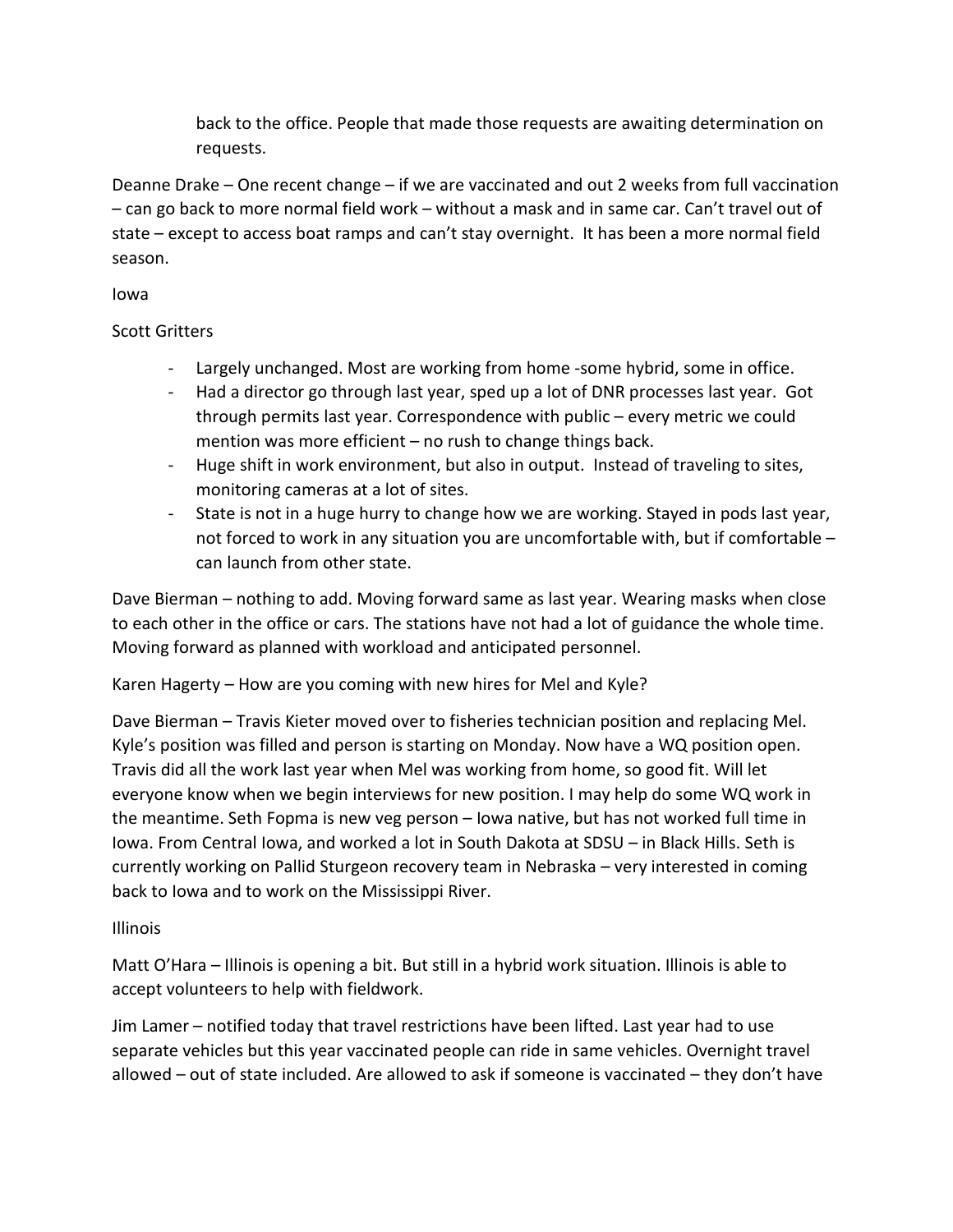to tell us, but does help with planning for vehicle use. Vaccinated people still have to wear masks in boats and vehicles, but good news – helps logistically.

 John Chick – Don't anticipate renting a vehicle this year, which is good. Field Station will be able to use the existing LTRM vehicles.

### Missouri

Matt Vitello – Back to business as pre-covid next Monday. Not sure about out of state travel yet. Otherwise, have been told to report back to offices next Monday and everything will proceed as it had previously.

Dave Herzog – Will have some vaccine reluctant folks, may need to address that logistically.

#### USFWS

 - Relaxing somewhat on restrictions for traveling to field sites – not overnight. Occupying boats as well, but still advised to be as safe as possible – practice social distancing. Still a federal mandate on wearing masks and social distancing on federal lands.

#### USACE

- Think federal mandate applies to us as well masked and socially distant on federal - MVR – 50% occupancy in building. Proposing to go back to full occupancy in July. property.
- needed. July 4 going back to the office Monday and Friday telework. - Kat McCain – similar in MVS – max telework, but people can come to the office as
- *from David Potter to everyone via chat: 2:44 PM* 
	- *HPCON B around July 4th, meaning capacity in the office is up to 50%.* - *MVP remains at HPCON C since last fall, meaning our office currently has a about a 25% maximum cap for in-office staffing on any given day. We may transition to*

#### UMESC

 happen, but have to go through risk assessment. Have to request access to center to go in. Still have to ask permission for day and overnight travel. Talk of things happening though. Jennie Sauer - Same guidelines as previous. The Station is at 25% occupancy. Trainings can

Nick Schlesser – So in the past you said WQ was the-only folks going in? Other people as well?

Jennie Sauer – WI DNR has access as well – field and lab work mostly, some special projects, otherwise max telework.

 Nick Schlesser – We text supervisors for going to office. May have a survey to take on whether to work from home or not.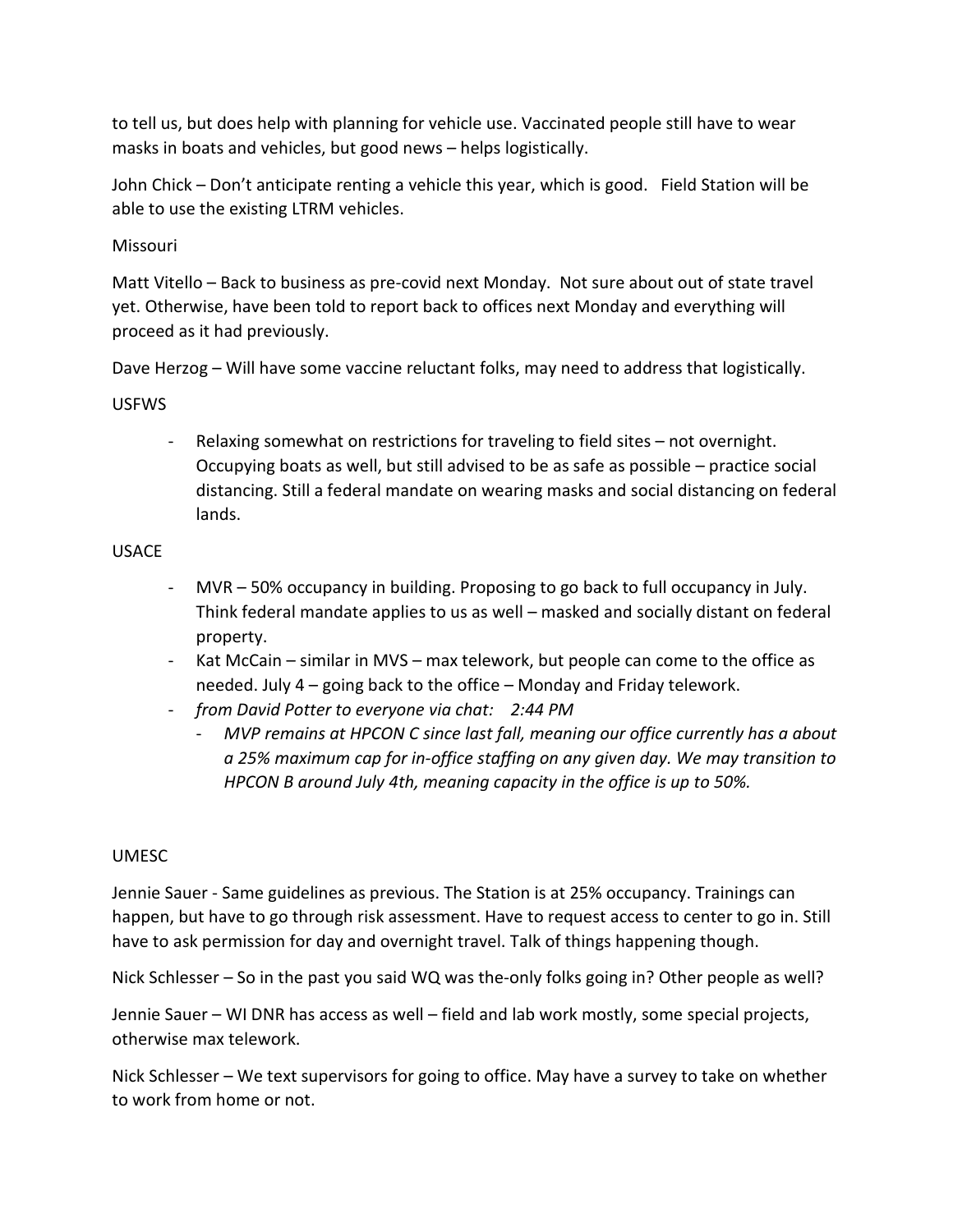#### Wrap-up

 regulations affect abilities for field stations to do macro sampling? Andrew Stephenson – I want to revisit macroinvertebrates quickly. Do the changes in COVID

Shawn Giblin – Spoke with Steve DeLain – thought it would take a day to get field crews together on methods.

Jim Lamer – Reached out initially to get a sense about what field stations had and would need early on in the process. Believe that would be a part of it and get input from field stations about needs and ability.

 Shawn Giblin – Last survey – IL might need a sluice table, but other field station needs unknown.

Nick Schlesser – Needs were covered in some of the meeting minutes from last meeting, but not a complete list.

John Chick –I think sluice table is my field station. Then need to modify a boat a little bit.

Deanne Drake – Same with us. No sieves around, but some equipment is.

Dave Herzog -- Sluice table? Assuming ponar.

Megan Moore -- Yes - mini ponar, dredge, mesh screens, and sluice tray

#### Transfer Chair

 Nick Schlesser – Thanks to everyone for all the help with notes and the other efforts we have tackled in the last several years. The chair will transfer to Iowa (Scott Gritters)

 ranking spreadsheet really changed things for the better. Thank you!! Karen Hagerty -- Nick, thanks for your outstanding leadership of the A-Team. Your proposal

Scott Gritters-

- template on science projects don't want to redo that, but did have some small - Have a dime following a dollar in leadership now. Great job Nick. Will rely on you for edits.
- river, but can provide perspectives as well. - Jennie and Karen, I'll reach out to you all for assistance as well. Have served as Chair before – struggle with me with planning – I don't like it. See it as a hindrance to progress – understand it as well though. More nuts and bolts of management on the
- Invite anyone with ideas about A-Team meetings to contact me I'm and open book.
- What I would like, is that every A-Team meeting, would like a different Field station to introduce their staff and say a bit about what they are working on. Very easy to do, if held virtually.